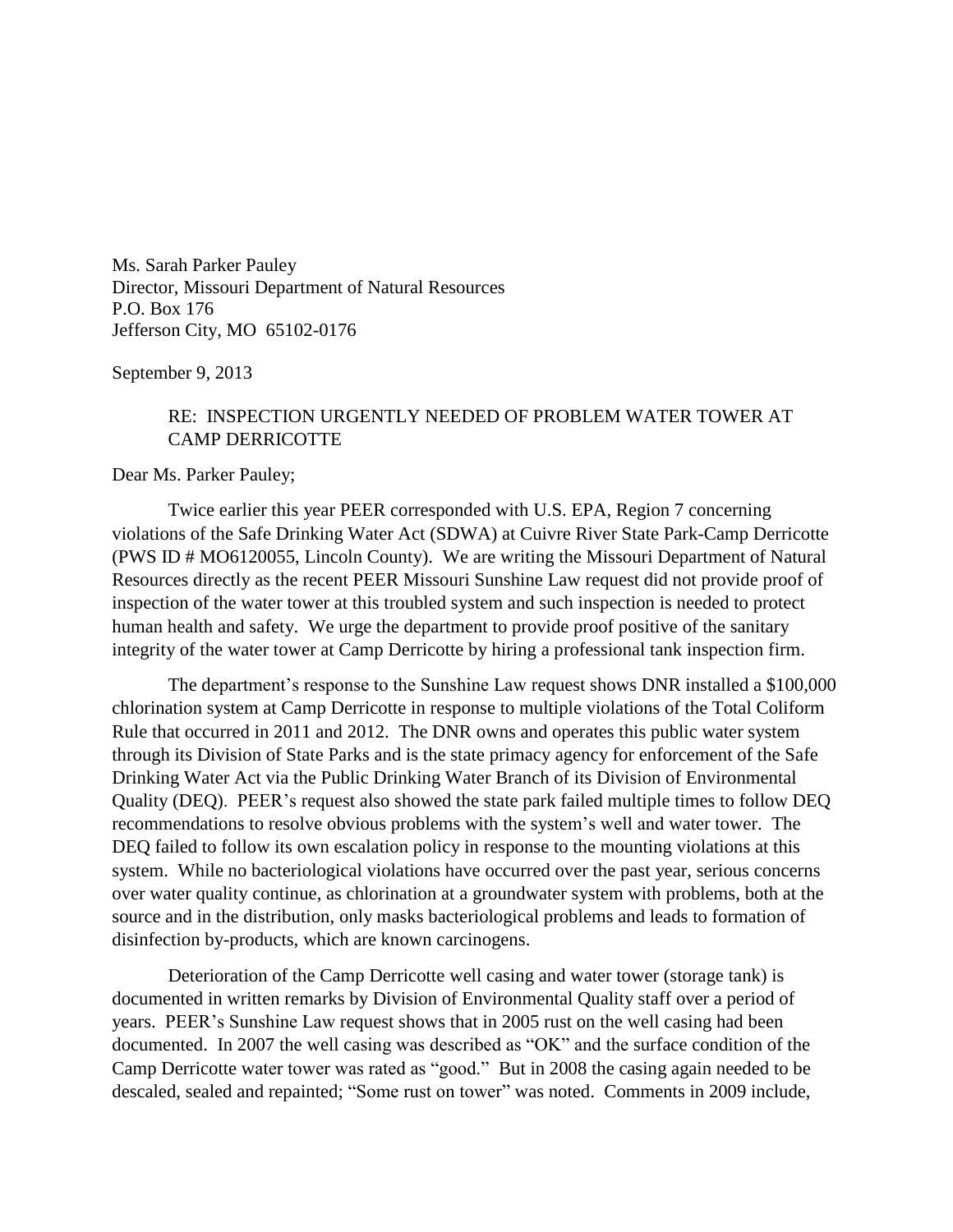"Storage tank has a lot of rust. It needs to be descaled and painted" and "Vines need to be removed." Both of these remarks are given a date to be corrected as, "as soon as possible." A formal inspection report from 2010 states, "De-scale the rusted area(s) of the exterior of the storage tank and restore the surface protecting coating" and "Remove the brush and saplings around the base of the tower to allow access for inspection." (Note: PEER did not receive the entire 2010 inspection report, possibly due to failure to copy both sides of two-sided pages and needs to be corrected.)

The reply from state park staff to the 2010 inspection report states, "We have corrected the immediate compliance requirements and will continue to work on completing the recommendations." The formal report of 2011, however, shows very similar problems and some of the exact same recommendations as 2010.

Positive results for total coliform bacteria began shortly after the April 2011 inspection report, the most recent available. Maximum contaminant level (MCL) violations in July, August and September 2011 and April and May 2012 followed, with October 2011 being the only break in the string of violations. In September 2011 this system also tested positive for *E.coli* bacteria, resulting in an acute violation and was under a mandatory boil water order for four days. Camp Derricotte had one of the worst records of the 2,800 public water systems in Missouri for compliance with the Total Coliform Rule in fiscal year 2012 (July 2011 through June 2012). This is a seasonal system listed as routinely open April through October, so for five of the seven months it was open in FY2012, it exceeded at least one bacteriological standard for drinking water.

When a water system reaches this level of non-compliance with the Safe Drinking Water Act, the escalation policy of the Public Drinking Water Branch requires the DEQ Regional Office to draft a written document called a bilateral compliance agreement, or BCA. The BCA summarizes what violations occurred and what steps a water system needs to take to resolve the problem; parties from the regional office and the water system sign the document and the system should be back on the road to compliance. Whatever process was followed for Camp Derricotte, it was not a BCA. The Division of State Parks instead responded to the violations by budgeting \$100,000 in October 2011 for permanent disinfection using chlorine; this was up and running by the end of May 2012. Completely lacking are a thorough inspection of the water tower by a reputable tank inspection firm and on-going observation of the casing for the well reportedly drilled in 1938; these are among the items typically included in a BCA along with the installation of permanent disinfection.

While public notices from July and August 2011 document shock chlorination and flushing of water lines in an attempt to correct the bacteriological violations, the *cause* of the microbial contamination is not given. All source water samples collected during the months of violation tested negative for total coliform bacteria, eliminating the well from immediate concern. Turning to the distribution system, the sanitary integrity of the water tower looms both literally and figuratively as a most serious unanswered question.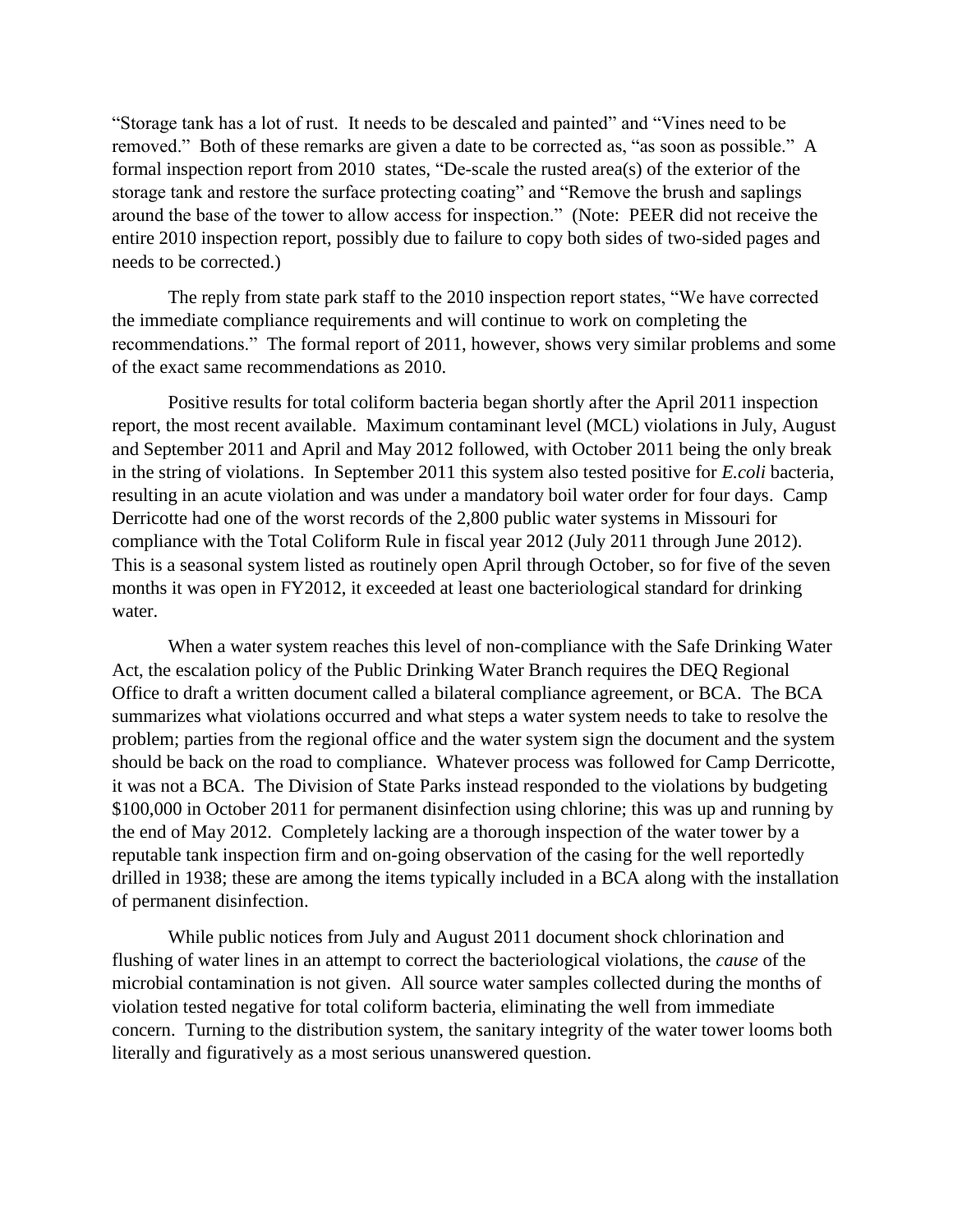Effects of a contaminated water tower can be grave indeed. As you should know, the last time deaths attributable to a public water system occurred in Missouri, it was 1993 when *Salmonella* bacteria from bird droppings contaminated the water tower of Gideon, Missouri. While not every water system has a water tower, those that do must routinely do gross inspections themselves and periodically call in a team of trained professionals specialized in this area. DNR has no less than three publications available on line about the importance of proper inspection of water towers, tanks and other water storage facilities. Yet DNR has again failed to take its own recommendation to let no more than five years lapse between thorough inspections by qualified professionals.

Comprehensive water tower inspection is a costly, difficult and dangerous chore that most public water systems must hire out at a cost of thousands of dollars. Though often the largest man-made structure on the landscape, tiny defects not visible from the ground can lead to widespread microbial contamination. Larger holes allow the entry of birds and other animals where they can congregate and die in water poised for immediate human consumption. The monetary cost of a water tower inspection, however, pales in comparison to the chlorination system installed at Camp Derricotte with its \$100,000 price tag. The cost of *not* inspecting a water tower can be measured in human lives and widespread waterborne illness. It is unfathomable why the overdue inspection of the water tower was not conducted prior to or at least in concert with development of these expensive new facilities.

Permanent disinfection may very well have proven necessary in any scenario. Without proper maintenance of the rest of the water system, however, chlorination can detract from rather than enhance public health. While Camp Derricotte now has over a year without any routine samples testing positive for total coliform bacteria, the chlorine present may be masking any problems with the water tower. If any sanitary defects are present in the water tower, all it would take would be a large flock of birds roosting on it to overwhelm the current system, or for there to be a malfunction with the chlorinator, for Salmonella or other pathogens to go coursing through the water lines at Camp Derricotte.

Even if microbial growth is kept in check, the formation of disinfection by-products that results from the interaction between chlorine and any organic material is still a concern. Surface water systems have no choice but to disinfect and have long been regulated for the disinfection by-products total trihalomethanes (TTHMs) and haloacetic acids (HAAs). These are carcinogens where long-term exposure is the concern. As a transient non-community system using groundwater, Camp Derricotte is not required to test for disinfection byproducts. Formation of these byproducts, however, increases in the warmer months when the camp is open. A thorough inspection of the water tower with any needed cleaning would greatly decrease the amount of organic material interacting with chlorine, thereby decreasing by-product formation.

The inspection report of 2011shows the water tower is not even accessible to inspection due to "brush and saplings" surrounding it. Regional office staff, able to make only gross observations, noted the surface of the tank was corroding. EPA Region VII weighed in on the subject in its June 5, 2013 letter to PEER stating, "... no significant deficiencies, or sanitary concerns were identified during the survey." The Missouri Ground Water Rule states a